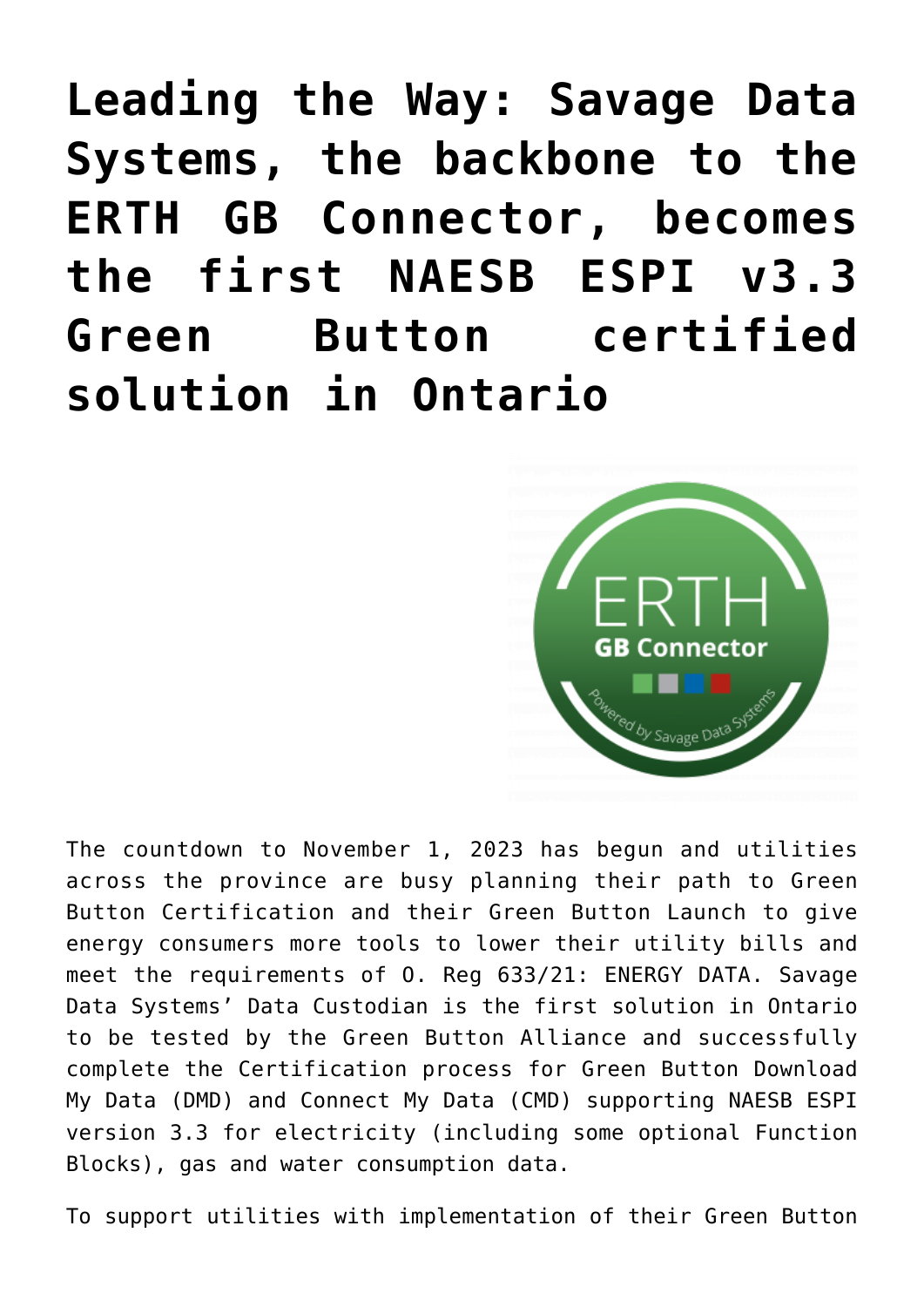solutions, ERTH Corporation and Savage Data Systems joined forces to provide a seamless, secure and cost-effective Green Button Solution. ERTH offers its GB Connector to facilitate the user experience while Savage Data Systems offers its GB Data Custodian to provide a comprehensive solution.

As Ontario's first certified Green Button standard-compliant solution using v3.3, the *Savage Data Systems Data Custodian advances the ERTH GB Connector to the front of the pack.*  Leveraging existing ODS and CIS technologies to securely connect customers and third parties with the consumer's energy and billing data are fundamental parts of this winning recipe.

By leveraging proven technology and trusted solution providers, the ERTH GB Connector powered by Savage Data Systems improves interoperability and security posture, while mitigating cost and risk associated with third party API integration, ongoing data synchronization and licensing. Consumer data remains within existing systems, and is available in real-time.

From an end user perspective, the customer portal remains the same, providing a seamless, user-friendly experience for energy consumers.

Using the ERTH GB Connector powered by Savage Data Systems, ERTH Power will be among the first utilities in the province to offer standard-compliant Green Button data to its customers in the Spring of 2022.

Learn more about [ERTH's Green Button solution](https://www.erthcorp.com/greenbutton/).

## **About ERTH Corporation**

ERTH Corporation is a diverse company with origins in the utility industry. Owned by nine municipal shareholders, ERTH has grown to be a leading provider of products and services in many industries including utility, energy retailer, municipal, and commercial and industrial to name a few. With customers